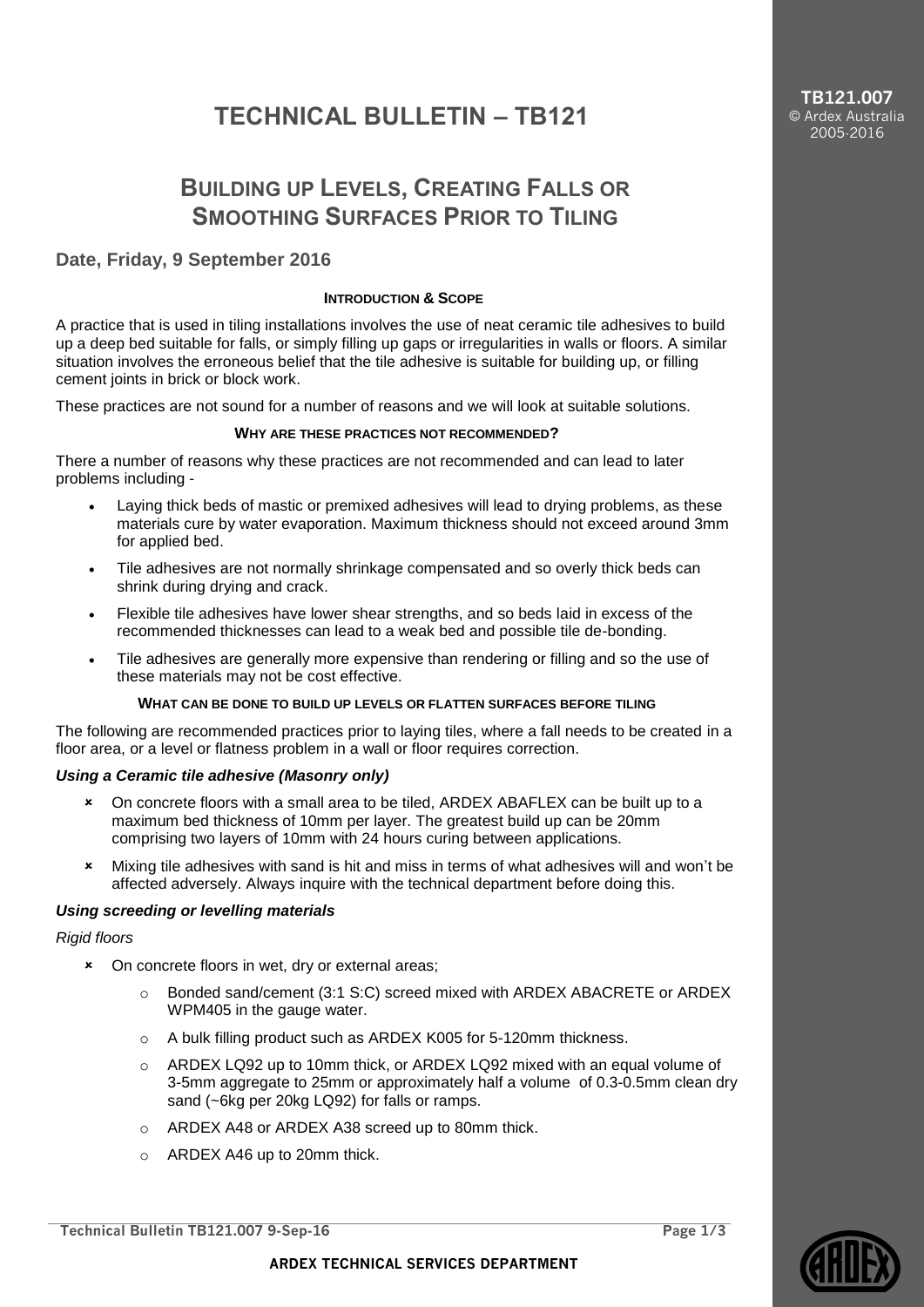- On concrete floors in dry internal areas only, the same solutions as for the wet areas but also including;
	- o ARDEX A45 REPAIR MORTAR
	- o Ardex self smoothing cements such as K12N or K15M can be used.

#### *Flexible floors*

- $\checkmark$  On flexible timber substrates such as timber or Compressed Fibre-Cement Sheet, for dry internal applications;
	- o Un-bonded mesh reinforced self supporting sand/cement (3:1 S:C) screed (~40mm thick) mixed with ARDEX ABACRETE or ARDEX WPM405 in the gauge water on a plastic sheet.
	- o Unbonded self supporting ARDEX A38 or ARDEX A48 screed ( $\geq 40$ -45mm thick) on a plastic sheet.
	- $\circ$  ARDEX ARDITEX NA up to 10mm thick, or up to 30mm thick when mixed with an equal volume of 3-8mm aggregate. This can be tiled (bond breakers over sheet joints on ARDITEX surface), or over sheeted for a flat surface.
- On flexible external Compressed Fibre-Cement Decks (under membranes);
	- o Unbonded mesh reinforced self supporting sand/cement (3:1 S:C) screed (~40mm thick) mixed with ARDEX ABACRETE or ARDEX WPM405 in the gauge water on a plastic sheet.
	- $\circ$  Unbonded self supporting ARDEX A38 or ARDEX A48 screed ( $\geq$ 40-45mm thick) on a plastic sheet.
	- $\circ$  ARDEX ARDITEX up to 10mm thick, or up to 30mm thick when mixed with an equal volume of 3-8mm aggregate. This can be tiled, but sheet joints must be carried through the ARDITEX and an exposed joint installed (See Technical Bulletin TB110).
- On timber substrates in waterproofed wet internal application (under membranes)
	- Unbonded mesh reinforced self supporting sand/cement (3:1 S:C) screed (~40mm thick) mixed with ARDEX ABACRETE or ARDEX WPM405 in the gauge water on a plastic sheet.
	- $\circ$  Unbonded self supporting ARDEX A38 or ARDEX A48 screed ( $\geq 40$ -45mm thick) on a plastic sheet.
- Above membranes (for example membranes not suitable for tiling)
	- o Unbonded self supporting sand/cement (3:1 S:C) screed mixed with ARDEX ABACRETE or ARDEX WPM405 in the gauge water.
	- $\circ$  Unbonded self supporting ARDEX A38 or ARDEX A48 screed ( $\geq$ 40-45mm thick).

#### *Rendering walls (Masonry)*

- $\checkmark$  On brick, block work or irregular masonry walls
	- Cement slurry coat mixed with ARDEX ABACRETE or ARDEX WPM405 in gauge water, followed by sand/cement render mixed with ARDEX ABACRETE or ARDEX WPM405 in gauge water.
	- o Render with ARDEX WR60 (2-5mm) or ARDEX WR100 to a maximum of 10mm without filler.
	- o ARDEX B34/B36 for patching and rendering walls from 2 to 100mm.
- $\checkmark$  Over suitable membranes (not including pools where special procedures apply)
	- Cement slurry coat mixed with ARDEX ABACRETE or ARDEX WPM405 in gauge water, followed by sand/cement render mixed with ARDEX ABACRETE or ARDEX WPM405 in gauge water.